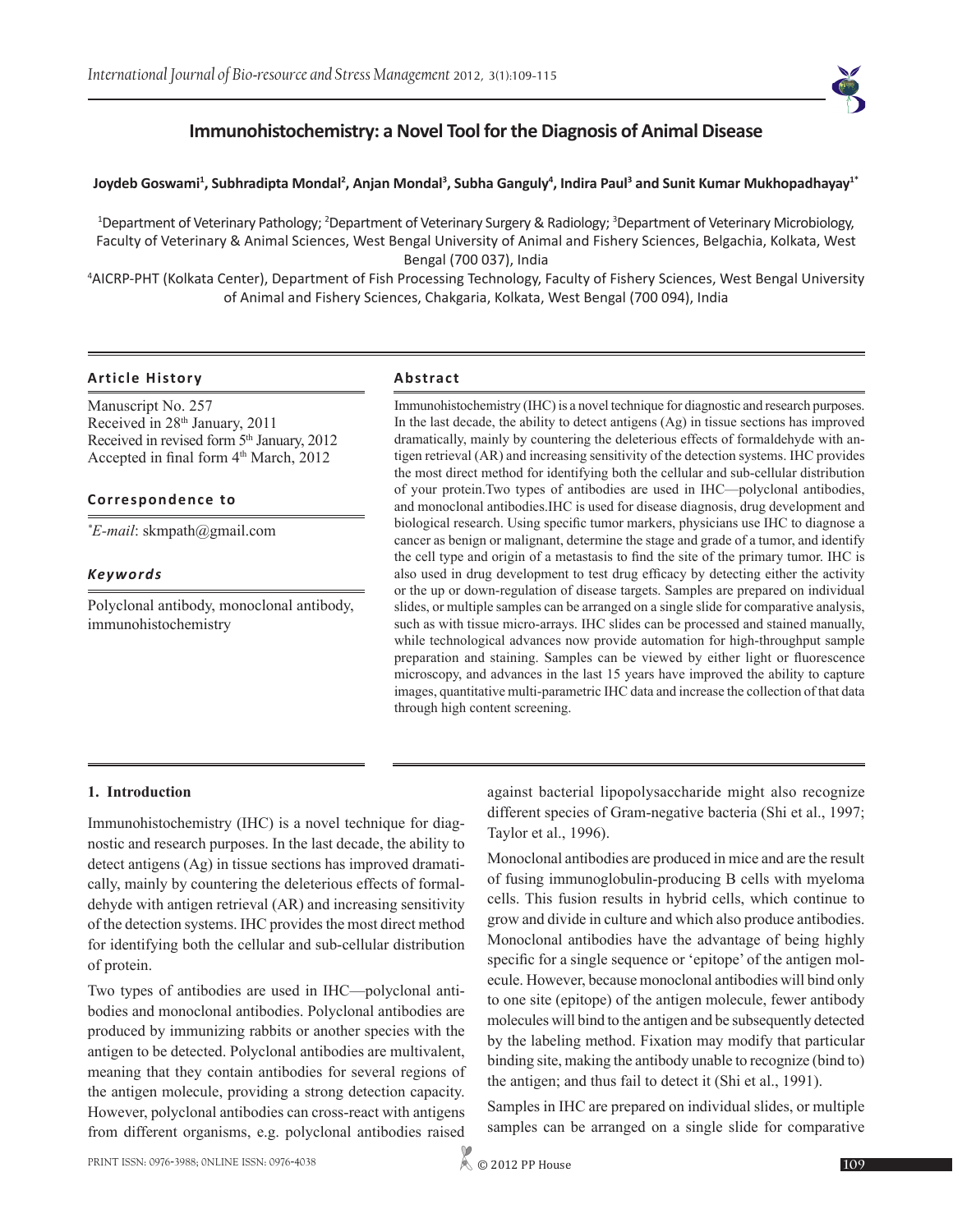analysis, such as with tissue micro-arrays. IHC slides can be processed and stained manually. Technological advances now provide automation for high-throughput sample preparation and staining. Samples can be viewed by either light or fluorescence microscopy, and advances in the last 15 years have improved the ability to capture images, quantitative multi-parametric IHC data and increase the collection of that data through high content screening (Polak and van Noorden, 1997).

#### **2. Antigens (Ag) and Antibodies (Ab)**

IHC is based on the binding of Ab to a specific Ag in tissue sections. The most common immunoglobulin (Ig) used in IHC is IgG. IgM is less commonly used.Igis Y-shaped and consists of two identical light chains and two identical heavy chains. The heavy chains determine the Ab class. The tail of the Y is called Fc. The light chains of most vertebrates have two distinct forms, called kappa and lambda. In any Ig molecule, both light chains and both heavy chains are of the same type. The light chains consist of two distinct regions—the C-terminal half of the chain is constant and called CL (constant: light chain), whereas the N-terminal half of the chain has abundant sequence variability and is called the VL (variable: light chain) region. The Fab region is the Ag-binding portion of the Ig and contains variable and constant segments of the heavy and light chains. The Fc portion of the Ab determines the biological functions and permits Ab binding to other Ab, complement, and inflammatory cells with Fc receptors. This portion of Ig is needed for multi-step immunohistochemical techniques. This part is also responsible for background staining resulting from non-immune adherence of Ab to the tissue section; to avoid that, there has been a trend to use only Fab or F(ab)2 portions of the Ig molecule for IHC. The major problem with this approach is that the Fc portion of Igs tends to stabilize Ab binding to solid substrates such as tissue. The specific binding of an Ab to an Ag occurs via hypervariable regions of both heavy and light chains of the amino terminus. The Ag binding site of an Ab is called the paratope. Epitopes are the regions of an Ag that bind to Abs. Epitopes are usually 5-21 amino acids long. One of the most important criteria for binding of an Ab is the tertiary structure of the epitope, or the way in which the peptide chains of a protein are folded together or interact with adjacent peptides. The paratope interacts with the tertiary structure of the epitope through a series of non-covalent bonding interactions. The more bonding interactions, the greater the affinity and avidity (defined as the overall binding strength between the Ag and Ab) of the Ab. IgG Abs are bivalent (have two identical arms used in Ag recognition). This is a key feature necessary to perform multiple-layer immunohistochemical methods (Shi et al., 1991; Werner et al., 1996).

Ag can have different structures (isoforms). A single gene can generate several different protein isoforms via the principal mechanisms—alternative splicing of the primary gene transcript can produce multiple different matured transcripts, each of which codes for a slightly different protein. Many proteins undergo posttranslational modifications, such as glycosylation, phosphorylation, and proteolytic processing, which add more complexity to proteins derived from a single gene. As a result of these mechanisms, a single gene can generate numerous protein isoforms and even this repertoire can change with time, e.g. tenascin and hemoglobin isoforms that change from fetal development to adulthood (Morgan et al., 1994; Werner et al., 1996).

#### **3. Ag-Ab Interaction**

From a chemical and biochemical point of view, Ag-Ab interactions are somewhat unusual. The bonds involved are weak (mostly hydrophobic and electrostatic) and not covalent. Hydrophobic bonds happen between macromolecules with surface tensions lower than that of water. They can be interatomic or intermolecular. These hydrophobic interactions are imparted primarily through the side chain amino acids phenylalanine, tyrosine, and tryptophan. By their lower attraction to water molecules, these amino acids tend to link to one another. Electrostatic (coulombic) interactions are caused by attractive forces between one or more ionized sides of the Ag determinant and oppositely charged ions on the Ab-active site. These typically are the carboxyl and the amino groups of polar amino acids of the Ag and Ab molecules. Van der Waals forces are weak electrostatic interactions between dipolar molecules or atoms. Van der Waals forces and electrostatic attractions are maximal at the shortest distances. Therefore, precise juxtaposition of oppositely charged ions on epitopes and paratopes favors strong electrostatic bonding. Hydrogen bonds are the result of dipole interactions between OH and CO, NH and CO, and NH and OH groups. The binding energy is of the same order of magnitude as that of van der Waals and electrostatic interactions. Its significance in Ag-Ab interactions is probably not great because of the necessity of a very precise fit between both molecules for it to happen. Although there are cases in which only one of these types of interactions is significant in Ag-Ab binding, for most polysaccharide, glycoprotein, and polypeptide Ag the Ag-Ab bond is a combination of van der Waals forces and electrostatic interactions. Ab, except for IgM (which is dekavalent) is divalent. Most protein Ag is multivalent. Each valency site of protein Ag generally is an antigenic determinant (epitope) with a completely different configuration from all the other valency sites, e.g. a monoclonal Ab can react with only one valency site of such a protein Ag. Affinity is a thermodynamic expression of the binding energy of an Ab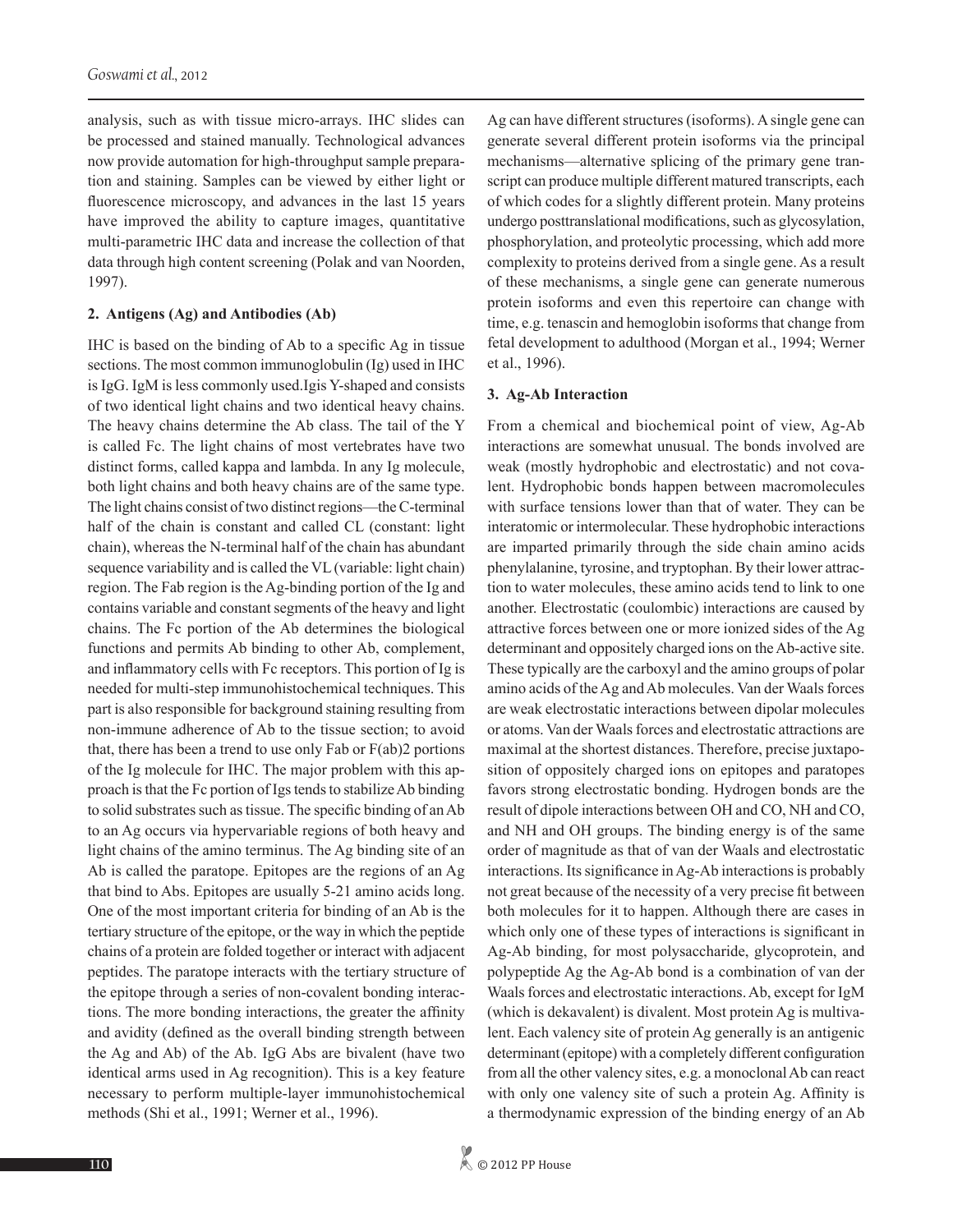(paratope) to an antigenic determinant (epitope). Affinity can be defined in mathematical terms as an affinity constant (KA), which represents the amount of Ag-Ab complex that will be formed at equilibrium. The range of Ag-Ab affinity constants is wide and varies from below 105 to 1012 lmol<sup>-1</sup>. What do these numbers mean? An Ag-Ab complex with a KA of 1012 lmol-1 has a thousand-fold greater affinity than an Ag-Ab complex with a KA of 109 lmol<sup>-1</sup>. The affinity of the Ag-Ab reaction is important for practical reasons—high-affinity Ab will bind more Ag in a shorter incubation time than low-affinity Ab; and in general, the higher affinity detects the more dilution of the Ab solution (Werner et al., 1996; Chu et al., 1982).

## **4. Sample Preparation**

While using the right Abto target the correct Ag and amplify the signal is important for visualization, complete preparation of the sample is critical to maintain cell morphology, tissue architecture and the antigenicity of target epitopes (Shi et al., 1997; Taylor et al., 1996).

## **5. Tissue Collection and Perfusion**

Patient or animal biopsies, or whole animal organs, are collected for preservation and IHC analysis, depending on the requirements of the assay. Tissue must be rapidly preserved to prevent the breakdown of cellular protein and tissue architecture. Often, the tissue is perfused, or rinsed of blood, prior to preservation to prevent the detection of hematologic antigens that may interfere with the detection of target antigens. Tissue perfusion is performed on anesthetized animals by using a peristaltic pump to exsanguinate the animal and rinse the vasculature with sterile saline to remove all blood components from the entire animal. The target organ or tissue can then be collected for IHC (Morgan et al., 1994; Holgate et al., 1983).

## **6. Tissue Fixation**

Fixation chemically cross-links proteins or reduces protein solubility, which can mask target Ag during prolonged or improper fixation. Therefore, the right fixation method must be optimized based on the application and the target antigen to be stained. The most common fixative is formaldehyde, a semi-reversible, covalent cross-linking reagent that can be used for perfusion or immersion fixation for any length of time, depending on the level of fixation required. Other fixatives are available, and their use depends on the Ag being sought (Morgan et al., 1994).

## **7. Tissue Embedding**

Fixed tissue samples are embedded in paraffin to maintain the

natural shape and architecture of the sample during long-term storage and sectioning for IHC. Samples too sensitive for either chemical fixation or the solvents used to remove the paraffin are encased in cryogenic embedding medium and then snapfrozen in liquid nitrogen.

#### **8. Sectioning and Mounting**

The decision to section tissue is dependent upon the application used. For example, whole mount IHC, with sample thickness up to 5 mm, does not require sectioning, while small samples for which multiple staining procedures are needed may require sectioning. Formalin-fixed, paraffin-embedded tissues are sectioned into slices as thin as 4-5 μm with a microtome. These sections are then mounted onto glass slides that are coated with an adhesive. This adhesive is commonly added by surface-treating glass slides with 3-aminopropyltriethoxysilane (APTS) or poly-L-lysine, which both leave amino groups on the surface of the glass to which the tissue directly couples. Alternatively, slides may be coated with physical adhesives, including gelatin, egg albumin or Elmer's glue. After mounting, the sections are dried in an oven or microwave for deparaffinization. Frozen sections are cut using a pre-cooled cryostat and mounted to adhesive glass slides. These sections are often dried overnight at room temperature and fixed by immersion in pre-cooled (-20°C) acetone, although the drying step is sometimes skipped depending on the target Ag and tissue used(Shi et al., 1997; Taylor et al., 1996).

## **9. Epitope (Ag) Recovery**

The paraffin from formalin-fixed, paraffin-embedded sections must be completely removed for the Ab to reach the target Ag. Xylene, a flammable, toxic and volatile organic solvent is commonly used to remove the paraffin from IHC slides, although commercial alternatives are available. Formaldehyde fixation generates methylene bridges that cross-link proteins in tissue samples. These bridges can mask Ag presentation and prevent Abbinding. Formalin-fixed, paraffin-embedded sections commonly require a treatment to unmask the antibody epitopes, either by heat, i.e. heat-induced epitope retrieval (HIER) or enzymatic degradation, i.e. proteolytic-induced epitope retrieval (PIER)[Cattoretti and Suurjmeijer, 1995].

## **10. Quenching/Blocking Endogenous Target Activity**

For staining approaches that depend on biotin, peroxidases or phosphatases for the amplification or enzymatic detection of target Ag, quenching or masking endogenous forms of these proteins prevents false positive and high background detection. The general strategies include physically blocking or chemically inhibiting all endogenous biotin or enzyme activity,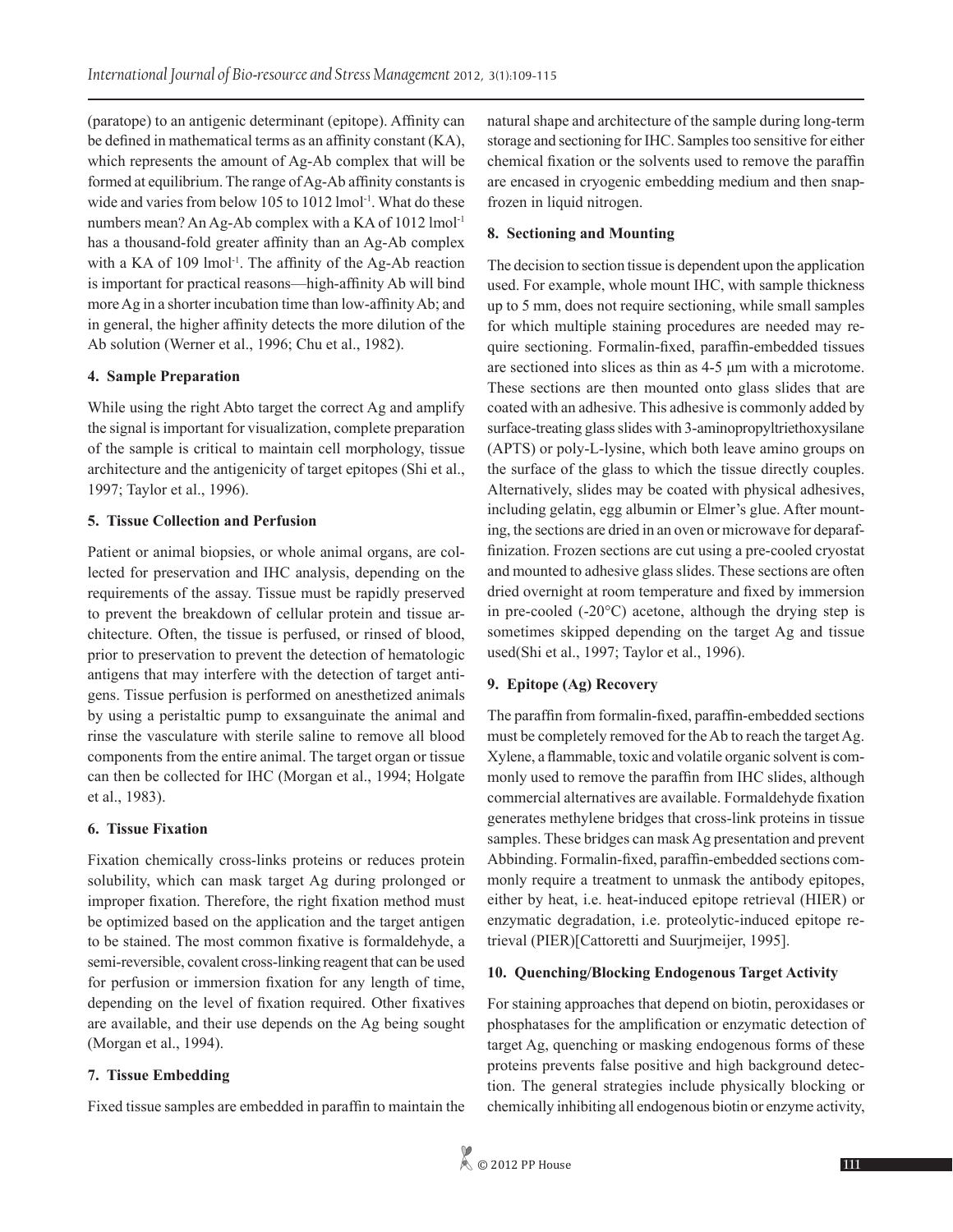respectively (Cattoretti and Suurjmeijer, 1995).

## **11. Blocking Non-specific Sites**

Although shows preferential avidity for specific epitopes, Abmay partially or weakly bind to sites on non-specific proteins (also called reactive sites) that are similar to the cognate binding sites on the target Ag. In the context of Ab-mediated Ag detection, non-specific binding causes high background staining that can mask the detection of the target antigen. To reduce background staining in IHC, ICC and any other immunostaining application, the samples are incubated with a buffer that blocks the reactive sites to which the primary or secondary antibodies may otherwise bind. Common blocking buffers include normal serum, non-fat dry milk, BSA or gelatin, and commercial blocking buffers with proprietary formulations are available for greater efficiency (Cattoretti and Suurjmeijer, 1995).

#### **12. Immunodetection**

Detecting the target Ag with Abis a multi-step process that requires optimization at every level to maximize the signal detection. Both primary and secondaryAbis diluted into a buffer to help stabilize the Ab, promote the uniform dissemination throughout the sample and discourage non-specific binding. While one diluent may work with one Ab, the same diluent may not work with another Ab, demonstrating the need for optimization for each Ab. Rinsing the sample in between Abapplication is critical to remove unbound Ab and also to remove Abthat is weakly bound to non-specific sites. Rinse buffers are usually simple solutions of only a few components, but the right components must be considered to maximize sample washing and minimize interference with the signal detection. Ab-mediated Ag detection approaches are separated into direct and indirect methods. Both these methods use Abto detect the target Ag, but the selection of the best method to use depends on the level of target Ag expression and availability and also the readout desired. Most indirect methods employ the inherent binding affinity of avidin to biotin to localize a reporter to the target Ag and amplify the signal that is detected. IHC target Ag is detected through either chromogenic or fluorescent means and the type of readout depends on the experimental design. For fluorescent detection, the reporter that the primary or secondary Abis conjugated to is a fluorophore that is detected by fluorescent microscopy. Chromogenic detection is based on the activities of enzymes, most often horseradish peroxidase (HRP) or alkaline phosphatase (AP), which forms colored, insoluble precipitates upon the addition of substrate, such as DAB and NBT/BCIP, respectively (Holgate et al., 1983).

## **13. β-Galactosidase Staining**

Instead of using antibodies to detect the target antigen, β-galactosidase can be identified in tissue samples by employing the inherent enzymatic activity of the protein. β-galactosidase catalyzes 5-bromo-4-chloro-3-indoyl-β-Dgalactopyranoside (BCIG or X-Gal) to form 5,5'-dibromo-4,4'-dichloro-indigo, an insoluble blue enzymatic product. For IHC, frozen sections are incubated with X-Gal along with an inducer, IPTG, to generate the chromogenic response (Lackie, 1996).

#### **14. Counter-staining**

Counter-stains give contrast to the primary stain and can be cell structure-specific. These single-step stains are usually added after Ab staining (Figure 1).



Figure 1: Detection of biotinylated GAPDH in colon carcinoma by chromogenic IHC-fixed and paraffin-embedded human colon carcinoma sections were incubated with biotinylated cytokeratin18 Ab (left panel) or blocking buffer alone as a negative control (right panel). The samples were then incubated with Thermo Scientific Pierce Streptavidin Poly-HRP Conjugate, and the signal was developed with Thermo Scientific Pierce Metal Enhanced DAB

#### **15. Sealing the Stained Sample**

After all staining is complete; the sample should be preserved for long-term usage and storage and to prevent enzymatic product solubilization or fluorophore photobleaching. Sealing the sample by mounting a coverslip with an appropriate mountant stabilizes the tissue sample and stain. An antifade reagent should also be included if fluorescent detection will be performed to prolong fluorescence excitation. The coverslip can then be sealed with clear nail polish or a commercial sealant after the mountant has cured to prevent sample damage(Lackie, 1996).

#### **16. Sample Visualization**

Once the sections are prepared, the samples are viewed by light or fluorescent microscopy. Depending on the Abdetection method, one can perform confocal microscopy for greater detail and enhanced imaging capabilities. Additionally, samples can be analyzed by high content screening for rapid quantification and comparison of data from multiple samples(Holgate et al., 1983).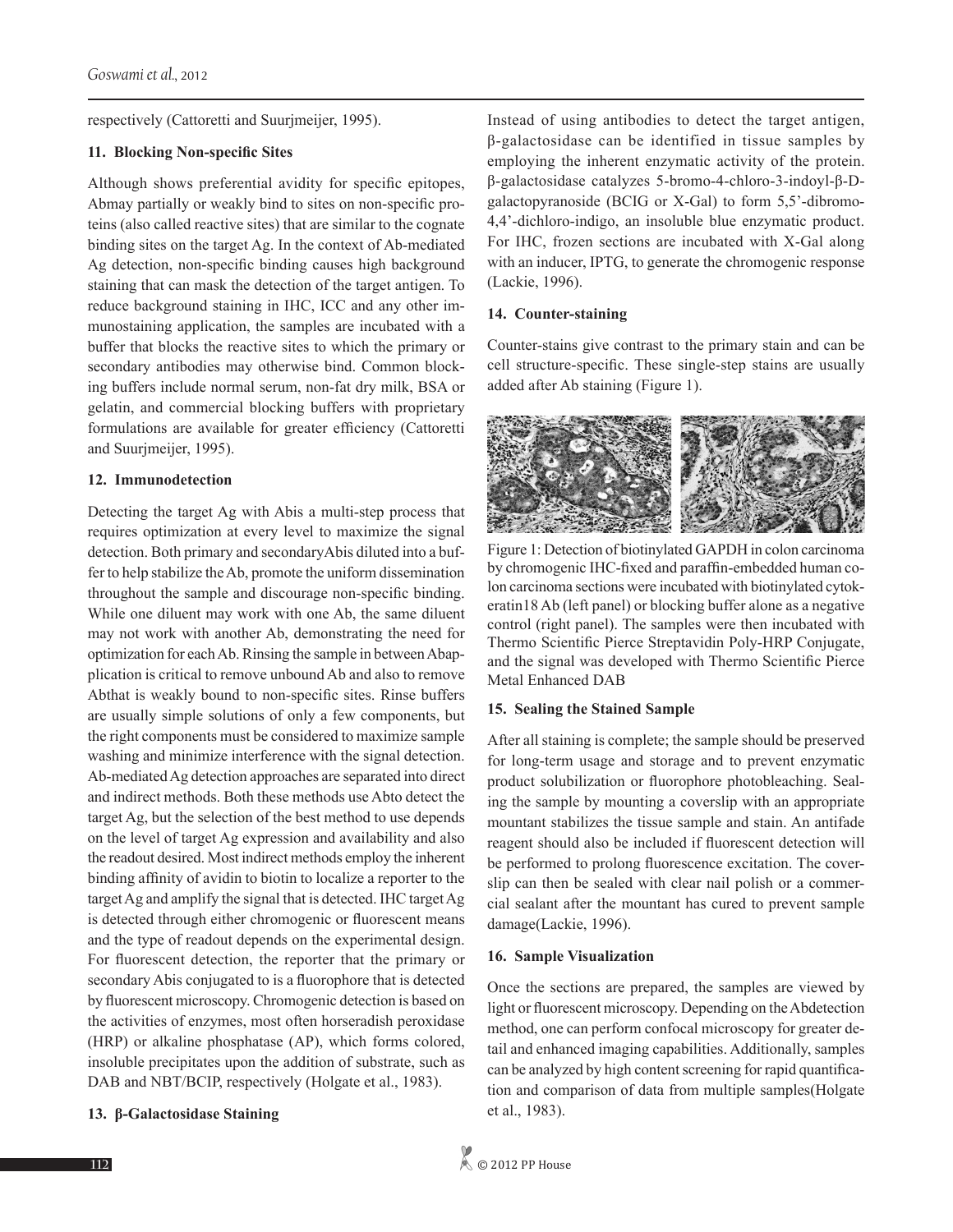## **17. IHC Methods**

## *17.1. Blocking*

Background staining may be specific or non-specific. Inadequate or delayed fixation may give rise to false positive results due to the passive uptake of serum protein and diffusion of the Ag. Such false positives are common in the center of large tissue blocks or throughout tissues in which fixation was delayed. Ab, speciallypolycolonalAb, is sometimes contaminated with other Abdue to impure Ag used to immunize the host animal. The main cause of non-specific background staining is non-immunological binding of the specific immune sera by hydrophobic and electrostatic forces to certain sites within tissue sections. This form of background staining is usually uniform and can be reduced by blockingthose sites with normal serum. Endogenous peroxidase activity is found in many tissues and can be detected by reacting fixed tissue sections with DAB substrate. The solution for eliminating endogenous peroxidase activity is by the pretreatment of the tissue section with hydrogen peroxide prior to incubation of primary antibody. Many tissues also contain endogenous alkaline phosphatase (AP) activity and should be blocked by the pre-treatment of the tissue section with levamisole if using AP as a label. Some tissues such as liver and kidney have endogenous biotin. To avoid unwanted avidin binding to endogenous biotin if using biotin-avidin detection system, a step is necessary for these tissues by the pre-treatment of un-conjugated avidin which is then saturated with biotin. Auto-fluorescence or natural fluorescence exists in some tissues and can cause background problems when fluorescent dyes are used in the experiments. The simplest test is to view the tissue sections with a fluorescence microscope before any antibody incubation. If auto-fluorescence is detected in the tissue sections, the best solution is to avoid use of fluorescent method but choose enzyme or other labeling methods(Haines and Clark, 1991).

## *17.2. Controls*

Special controls must be run in order to test the protocol and for the specificity of the Abbeing used. Positive control is to test a protocol or procedure and make sure it works. It will be ideal to use the tissue of known positive as a control. If the positive control tissue shows negative staining, the protocol or procedure needs to be checked until a good positive staining is obtained. Negative control is to test for the specificity of an Abinvolved. First, no staining must be shown when omitting primary Abor replacing a specific primary Abwith normal serum (must be the same species as primary Ab). This control is easy to achieve and can be used routinely in immunohistochemical staining. Second, the staining must be inhibited by adsorption of a primary Abwith the purified Ag prior to its use, but not by adsorption with other related or unrelated Ag. This type of negative control is ideal and necessary in the characterization and evaluation of new Abbut it is sometimes difficult to obtain the purified Ag, therefore it is rarely used routinely in immunohistochemical staining(Lackie, 1996).

## *17.2.1. Directmethod*

Direct method is one step staining method, and involves a labeled Ab, i.e. FITC conjugated antiserum, reacting directly with the antigen in tissue sections. This technique utilizes only one Aband the procedure is short and quick. However, it is insensitive due to little signal amplification and rarely used since the introduction of indirect method.

## *17.2.2. Indirectmethod*

Indirect method involves an unlabeled primary Ab(first layer) which react with tissue Ag, and a labeled secondary Ab (second layer) react with primary Ab. Secondary Abmust be against the IgG of the animal species in which the primary Abhas been raised. This method is more sensitive due to signal amplification through several secondary Abreactions with different antigenic sites on the primary Ab. In addition, it is also economic since one labeled second layer Abcan be used with many first layer Ab(raised from the same animal species) to different Ag.

The second layer Abcan be labeled with a fluorescent dye such as FITC, rhodamine or Texas red, and this is called indirect immunofluorescence method. The second layer Abmay be labeled with an enzyme such as peroxidase, AP or glucose oxidase, and this is called indirect immunoenzyme method.

## *17.3. PAP method (peroxidase anti-peroxidase method)*

PAP method is a further development of the indirect technique and it involves a third layer which is a rabbit Abto peroxidase, coupled with peroxidase to make a very stable peroxidase anti-peroxidase complex. The complex, composed of rabbit γ-globulin and peroxidase, acts as a third layer Ag and becomes bound to the unconjugated goat anti-rabbit gaba-globulin of the second layer. The sensitivity is about 100-1000 times higher since the peroxidase molecule is not chemically conjugated to the anti IgG but immunologically bound, and loses none of its enzyme activity. It also allows for much higher dilutionof the primary Ab, thus eliminating many of the unwanted Ab and reducing non-specific background staining(Haines and Chelack, 1991).

## *17.4. Avidin-biotin complex (ABC) method*

ABC method is standard IHC method and one of the widely used techniques for immunhistochemical staining. Avidin, a large glycoprotein, can be labeled with peroxidase or fluorescein and has a very high affinity for biotin. Biotin, a low molecular weight vitamin, can be conjugated to a variety of

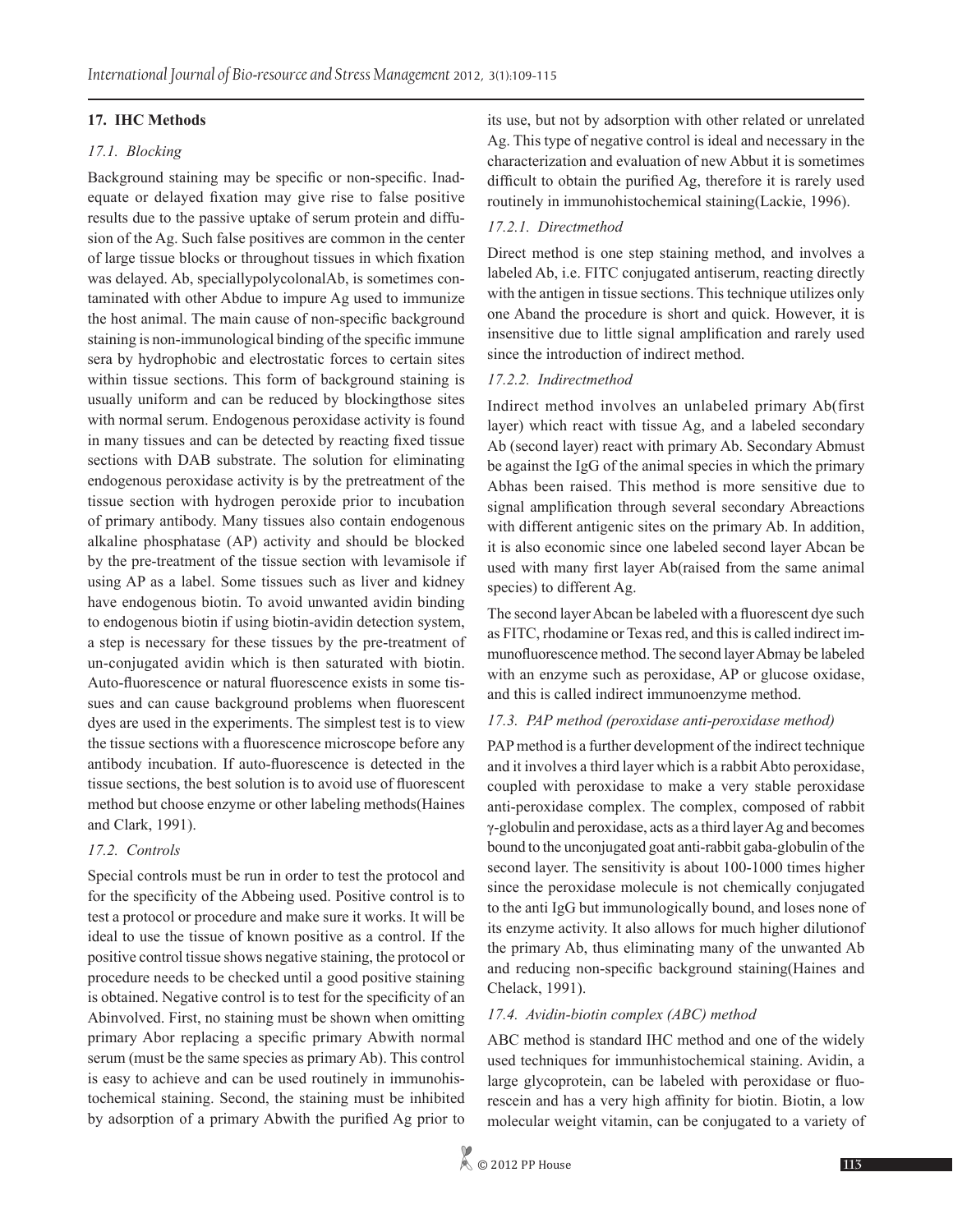biological molecules such as Ab. The technique involves three layers. The first layer is unlabeled primary Ab. The second layer is biotinylated secondary Ab. The third layer is a complex of avidin-biotin peroxidase. The peroxidase is then developed by the DAB or other substrate to produce different colorimetric end products(Haines and Chelack, 1991).

## *17.5. Labeled streptavidin biotin (LSAB) method*

Streptavidin, derived from streptococcus avidin, is a recent innovation for substitution of avidin. The streptavidin molecule is uncharged relative to animal tissue, unlike avidin which has an isoelectric point of 10, and therefore electrostatic binding to tissue is eliminated. In addition, streptavidin does not contain carbohydrate groups which might bind to tissue lectins, resulting in some background staining. LSAB is technically similar to standard ABC method. The first layer is unlabeled primary Ab. The second layer is biotinylated secondary Ab. The third layer is enzyme-streptavidin conjugates (HRP-streptavidin or AP-streptavidin) to replace the complex of avidin-biotin peroxidase. The enzyme is then visualized by application of the substrate chromogen solutions to produce different colorimetric end products. The third layer can also be fluorescent dye-streptavidin such as FITC-streptavidin if fluorescence labeling is preferred (Haines and Chelack, 1991).

## *17.6. Polymeric methods*

EnVision systems are based on dextran polymer technology. This unique chemistry permits binding of a large number of enzyme molecules (horseradish peroxidase or AP) to a secondary Abvia the dextran backbone. The benefits are many, including increased sensitivity, minimized non-specific background staining and a reduction in the total number of assay steps as compared to conventional techniques. The simple protocol is: i) Application of primary Ab; ii) Application of enzyme labeled polymer; iii) Application of the substrate chromogen. EnVision+was developed after EnVision to provide increased sensitivity (Table 1).

ImmPRESS polymerized reporter enzyme staining system is based on a new method of polymerizing enzymes and attaching these polymers to Ab. The novel approach employed to form enzyme 'micro-polymers' avoids the intrinsic shortcomings of using large dextrans or other macromolecules as backbones. Attaching a unique micro-polymer with a high density of very active enzyme to a secondary Abgenerates a reagent that overcomes steric interference and provides enhanced acces-

| Table 1: IHC sensitivity chart |                                       |               |
|--------------------------------|---------------------------------------|---------------|
| Standard sensitivity           | Moderate sensitivity Most sensitivity |               |
| ABC Method                     | EnVision                              | CSA Method    |
| <b>PAP</b> Method              | $EnVision+$                           | CSA II Method |
| <b>LSAB</b> Method             | <b>ImmPRESS</b>                       |               |
|                                |                                       |               |

sibility to its target. The result is outstanding sensitivity, signal intensity, low background staining, and reduced non-specific binding. The simple protocol is: i) Application of primary Ab; ii) Application of enzyme labeled polymer; iii) Application of the substrate chromogen.

## *17.7. CSA methods*

CSA systems use tyramide signal amplification. It is ideal for the following applications: i) Detecting small quantities of Ag; ii) Enhancing performance of low affinity mouse and rabbit Ab; iii) Enabling compatibility of certain 'tough' mouse and rabbit Ab with paraffin embedded tissue sections. The simple protocol is as follows:

- Application of primary Ab
- Application of biotinylated linking Ab
- Application of the tyramide amplification reagent
- Application of streptavidin-HRP
- Application of the substrate chromogen

CSA II-Biotin-free tyramide signal amplification system is a highly sensitive immunohistochemical staining procedure incorporating a signal amplification method based on the peroxidase-catalyzed deposition of a fluorescein-labelled phenolic compound, followed by a secondary reaction with a peroxidase-conjugated anti-fluorescein. In the procedure, a mouse' primary Abis first detected with a peroxidaseconjugated secondary Ab. The next step utilizes the bound peroxidase to catalyze oxidation of a fluorescein-conjugated phenol (fluorescyl-tyramide) which then precipitates onto the specimen. The procedure is continued with detection of the bound fluorescein by a peroxidase-conjugated anti-fluorescein. Staining is completed using diaminobenzidine/hydrogen peroxide as chromogen/substrate, and can be observed with a light microscope. In comparison to standard immunohistochemical methods, such as labeled streptavidin biotin (LSAB) or avidinbiotin complexes (ABC), tyramide amplification methods have been reported to be many folds more sensitive. The CSA II system is a simplified version of the extremely sensitive Catalyzed Signal Amplification System (code K1500) that utilizes biotinyl-tyramide. The highly sensitive CSA II system allows for the detection of very small quantities of target protein, as well as for the use of low affinity Ab. This reagent system utilizes fluorescyl-tyramide, rather than biotinyl-tyramide, and does not contain avidin/biotin reagents, thus eliminating potential background staining due to reactivity with endogenous biotin (Speel, 1995).

The principle of IHC has been known since the 1930s, but it was not until 1942 that the first IHC study was reported. Coons and Kaplan (1950) used FITC-labeled Abto identify *Pneumococcal*Ag in infected tissue. Since then, improvements have been made in protein conjugation, tissue fixation methods, detection labels and microscopy, making IHC a routine and